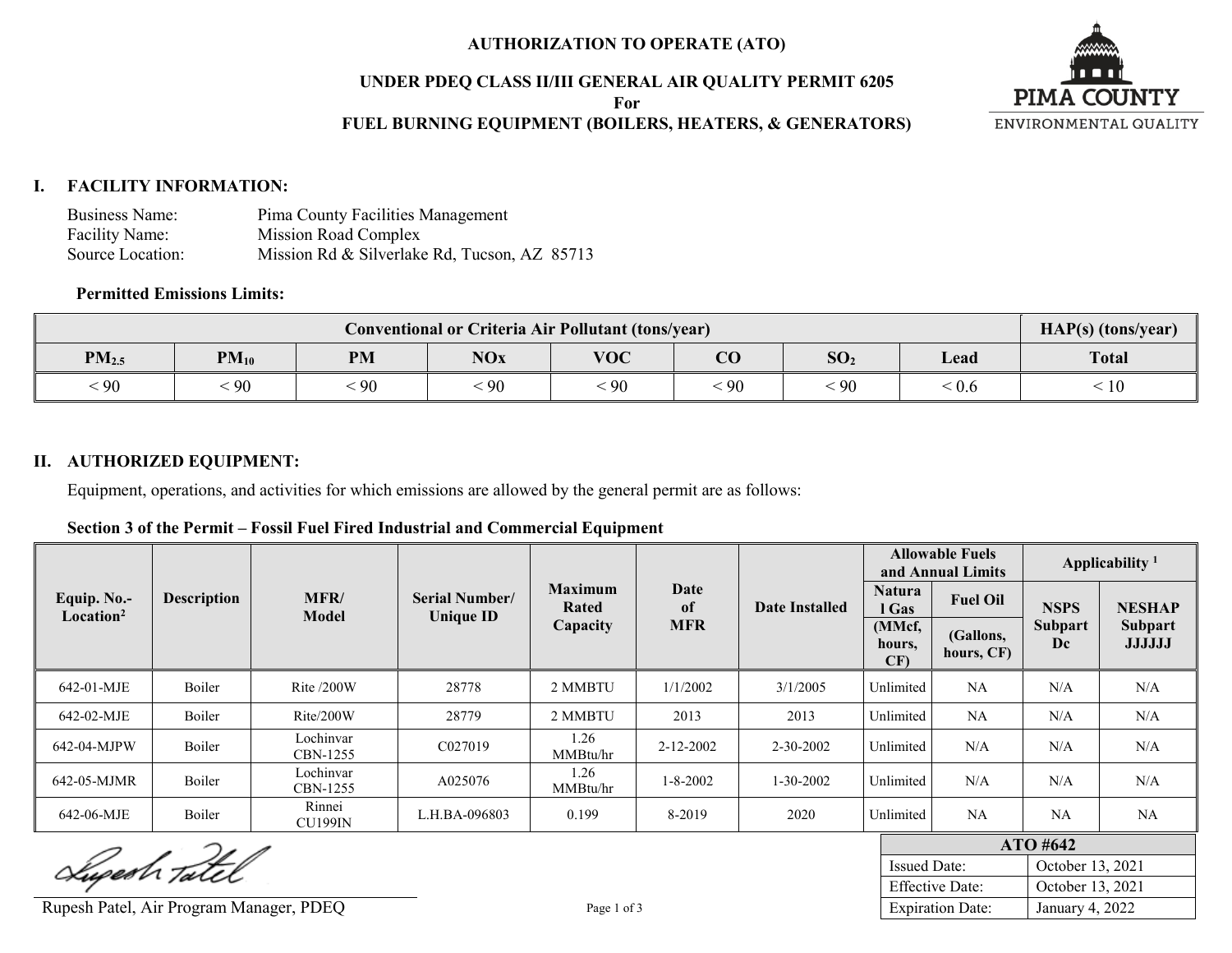#### **AUTHORIZATION TO OPERATE (ATO)**

#### **UNDER PDEQ CLASS II/III GENERAL AIR QUALITY PERMIT 6205**

**For**



## **FUEL BURNING EQUIPMENT (BOILERS, HEATERS, & GENERATORS)**

ENVIRONMENTAL QUALITY

|                                      |                    |                                     |                                           |                         |                | <b>Allowable Fuels</b><br>and Annual Limits |                         | Applicability <sup>1</sup> |                      |                                 |
|--------------------------------------|--------------------|-------------------------------------|-------------------------------------------|-------------------------|----------------|---------------------------------------------|-------------------------|----------------------------|----------------------|---------------------------------|
| Equip. No.-<br>Location <sup>2</sup> | <b>Description</b> | MFR/<br><b>Model</b>                | <b>Serial Number/</b><br><b>Unique ID</b> | <b>Maximum</b><br>Rated | Date<br>of     | Date Installed                              | <b>Natura</b><br>l Gas  | <b>Fuel Oil</b>            | <b>NSPS</b>          | <b>NESHAP</b>                   |
|                                      |                    |                                     |                                           | Capacity                | <b>MFR</b>     |                                             | (MMcf,<br>hours,<br>CF) | (Gallons,<br>hours, CF)    | <b>Subpart</b><br>Dc | <b>Subpart</b><br><b>JJJJJJ</b> |
| 642-22<br><b>MJ</b>                  | Water Heater       | <b>Bradford White</b><br>KBI7807214 | D100L1993N                                | 0.399 MMBtu/hr          | 3/2014         | 2014                                        | Unlimited               | <b>NA</b>                  | NA                   | NA                              |
| 642-09<br><b>MJA</b>                 | Boiler             | Lochinvar<br><b>CWN-0645PM</b>      | I05H0018011                               | 0.645<br>MMBtu/hr       | $1 - 1 - 2005$ | $1 - 30 - 2005$                             | Unlimited               | N/A                        | N/A                  | N/A                             |
| 642-10<br>MJ                         | Clothes<br>Dryer   | <b>UNIMAC</b><br>UT170NRMF6K1W01    | 040510743                                 | 0.395<br>MMBtu/hr       | $7 - 2 - 2001$ | $7 - 2 - 2001$                              | Unlimited               | N/A                        | N/A                  | N/A                             |
| 642-11<br>MJ                         | Clothes<br>Dryer   | <b>UNIMAC</b><br>UT170NRMF6K1W01    | 040510551                                 | 0.395<br>MMBtu/hr       | $7 - 2 - 2001$ | $7 - 2 - 2001$                              | Unlimited               | N/A                        | N/A                  | N/A                             |
| 642-12<br>M <sub>J</sub>             | Clothes<br>Dryer   | <b>UNIMAC</b><br>UT170NRMF6K1W01    | 040510742                                 | 0.395<br><b>MMBtu</b>   | $7 - 2 - 2001$ | $7 - 2 - 2001$                              | Unlimited               | N/A                        | N/A                  | N/A                             |
| 642-13<br><b>MJ</b>                  | Clothes<br>Dryer   | <b>UNIMAC</b><br>UT170NRMF6K1W01    | 040510552                                 | 0.395<br><b>MMBtu</b>   | $7 - 2 - 2001$ | $7 - 2 - 2001$                              | Unlimited               | N/A                        | N/A                  | N/A                             |
| 642-14<br>MJ                         | Clothes<br>Dryer   | <b>UNIMAC</b><br>UT170NRMF6K1W01    | 091009177                                 | 0.395<br><b>MMBtu</b>   | $1 - 1 - 2007$ | 1-30-2007                                   | Unlimited               | N/A                        | N/A                  | N/A                             |
| 642-15<br>MJ                         | Water<br>Heater    | <b>Bradford White</b><br>D80L3993NA | FG12176177                                | 0.399                   | $1 - 1 - 2009$ | $6 - 20 - 2007$                             | Unlimited               | N/A                        | N/A                  | N/A                             |
| 642-16<br>MJ                         | Water<br>Heater    | <b>Bradford White</b><br>D80L3993NA | FG12176178                                | 0.399                   | $1 - 1 - 2009$ | $6 - 20 - 2007$                             | Unlimited               | N/A                        | N/A                  | N/A                             |
| 642-17<br><b>MJA</b>                 | Water<br>Heater    | <b>Bradford White</b><br>D80L3993NA | FH12293277                                | 0.399                   | $1 - 1 - 2009$ | $6 - 20 - 2007$                             | Unlimited               | N/A                        | N/A                  | N/A                             |

<sup>1</sup> The Permittee must submit a significant revision to revise the ATO and meet applicable NESHAP subpart JJJJJJ work practices (tune-ups), notification, and reporting requirements for applicable boilers that switch to fuel oil use and become subject to Subpart JJJJJJ in the oil firing subcategory as defined in 40 CFR 63.11237. The revision will be subject to a 5-day public comment period.

2 MJ – Main Jail, MSF – Minimum Security Facility , MJE – East Unit, MJA – West Unit

Luperh Tatel

Rupesh Patel, Air Program Manager, PDEQ Page 2 of 3

| $ATO$ #642              |                  |  |  |  |  |  |
|-------------------------|------------------|--|--|--|--|--|
| <b>Issued Date:</b>     | October 13, 2021 |  |  |  |  |  |
| <b>Effective Date:</b>  | October 13, 2021 |  |  |  |  |  |
| <b>Expiration Date:</b> | January 4, 2022  |  |  |  |  |  |